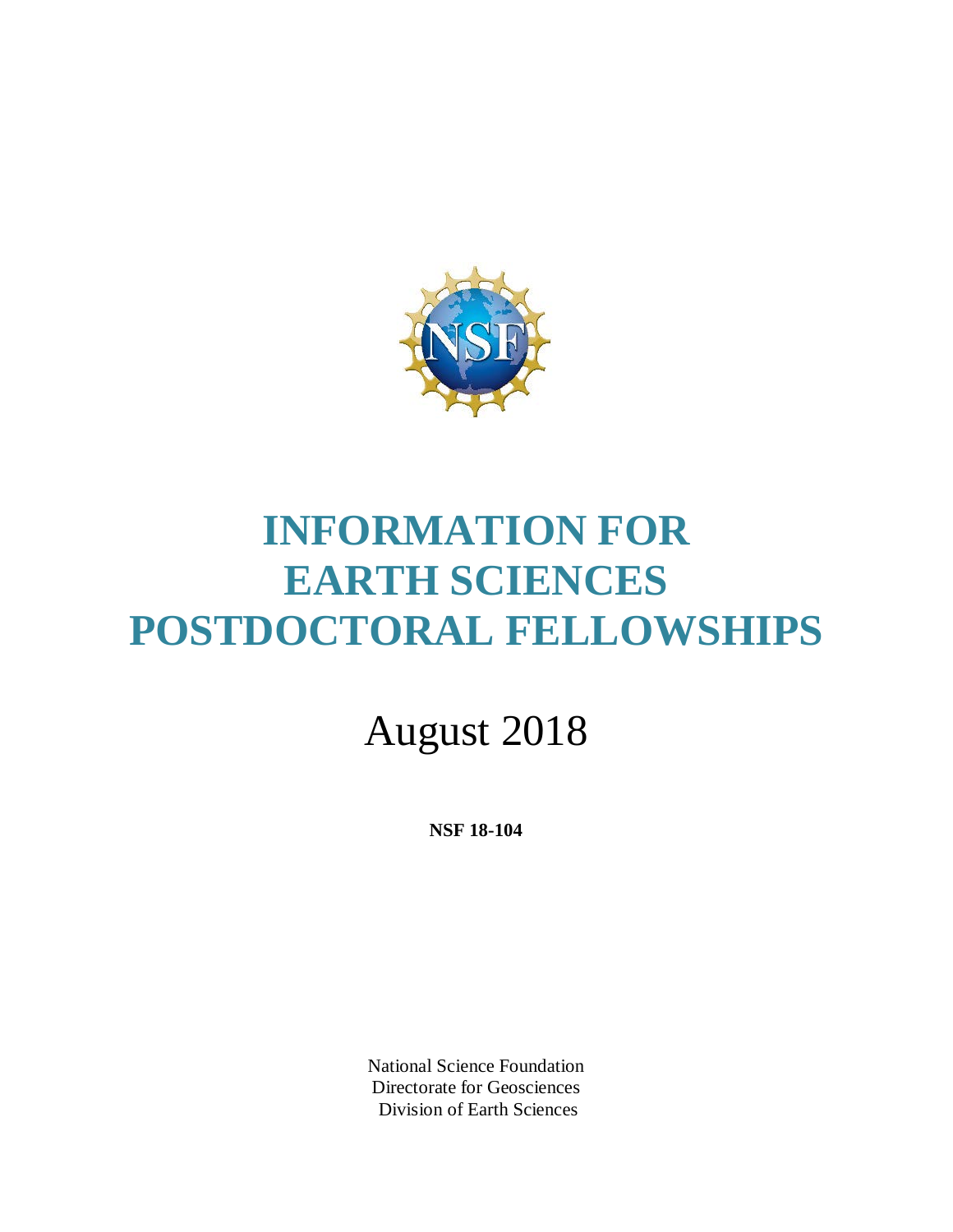#### **IMPORTANT**

This booklet outlines the terms and conditions of your National Science Foundation Earth Sciences Postdoctoral Fellowship (EAR-PF) and provides general information for use during your tenure. Read it carefully and refer to it whenever you have a question about your Fellowship. If you lose this booklet, we will send you another upon request.

Address all correspondence to:

Earth Sciences Postdoctoral Fellowships Education and Human Resources Program Division of Earth Sciences (EAR) National Science Foundation 2415 Eisenhower Avenue Alexandria, VA 22314

You may also contact the program via e-mail at  $\frac{\text{earpf@nsf.gov}}{\text{ensf.gov}}$ . The telephone number for the Education and Human Resources Program in EAR is (703) 292-5047 and the FAX number is (703) 292-9025.

As a recipient of NSF funds, you are responsible for fulfilling the academic and fiscal obligations of your award.

Failure on the part of a Fellow to observe all the terms and conditions of a Fellowship award constitutes sufficient grounds for its revocation by the Foundation.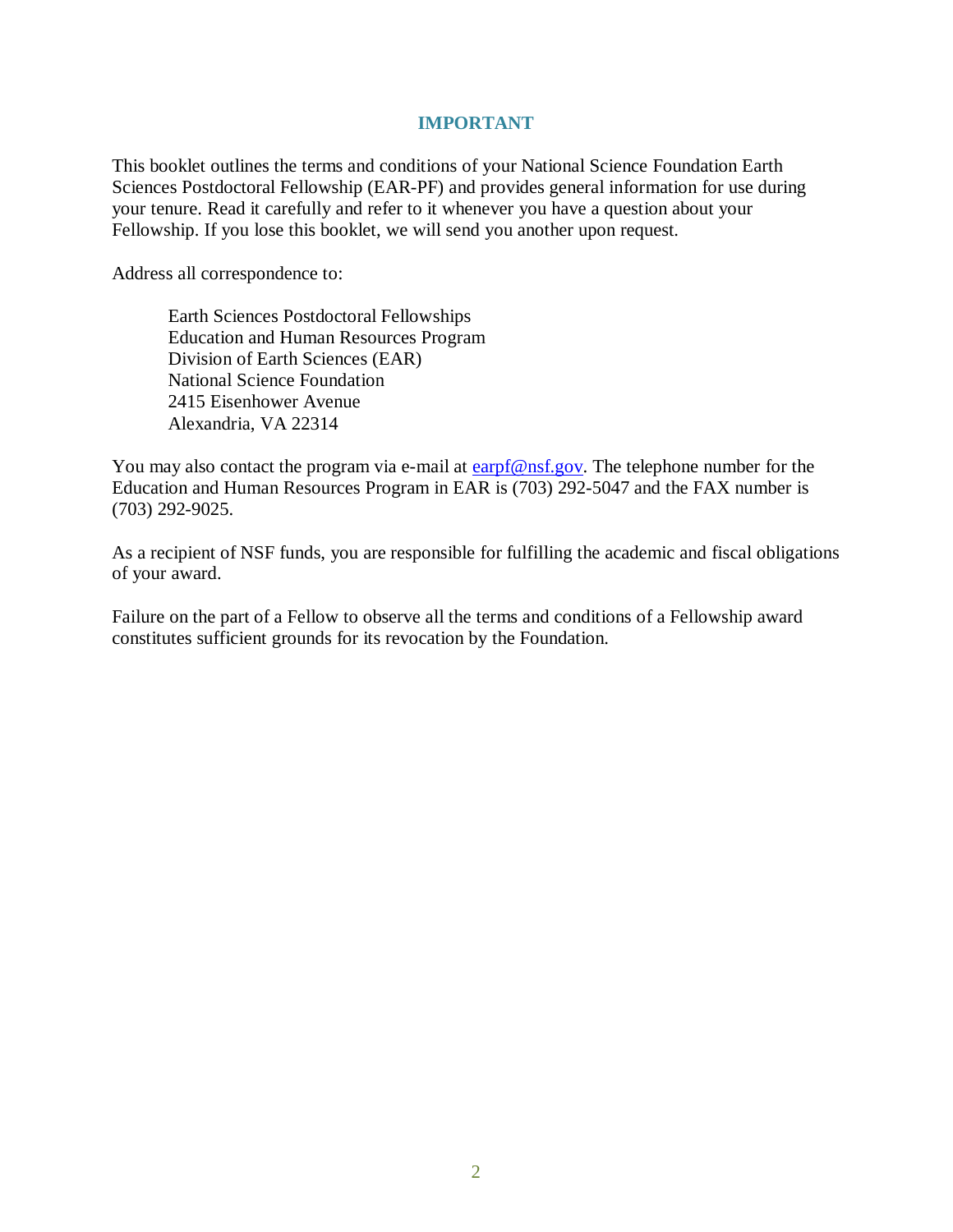# **CONTENTS**

| 2.  |  |
|-----|--|
| 3.  |  |
| 4.  |  |
| 5.  |  |
| 6.  |  |
|     |  |
| 8.  |  |
| 9.  |  |
| 10. |  |
| 11. |  |
| 12. |  |
| 13. |  |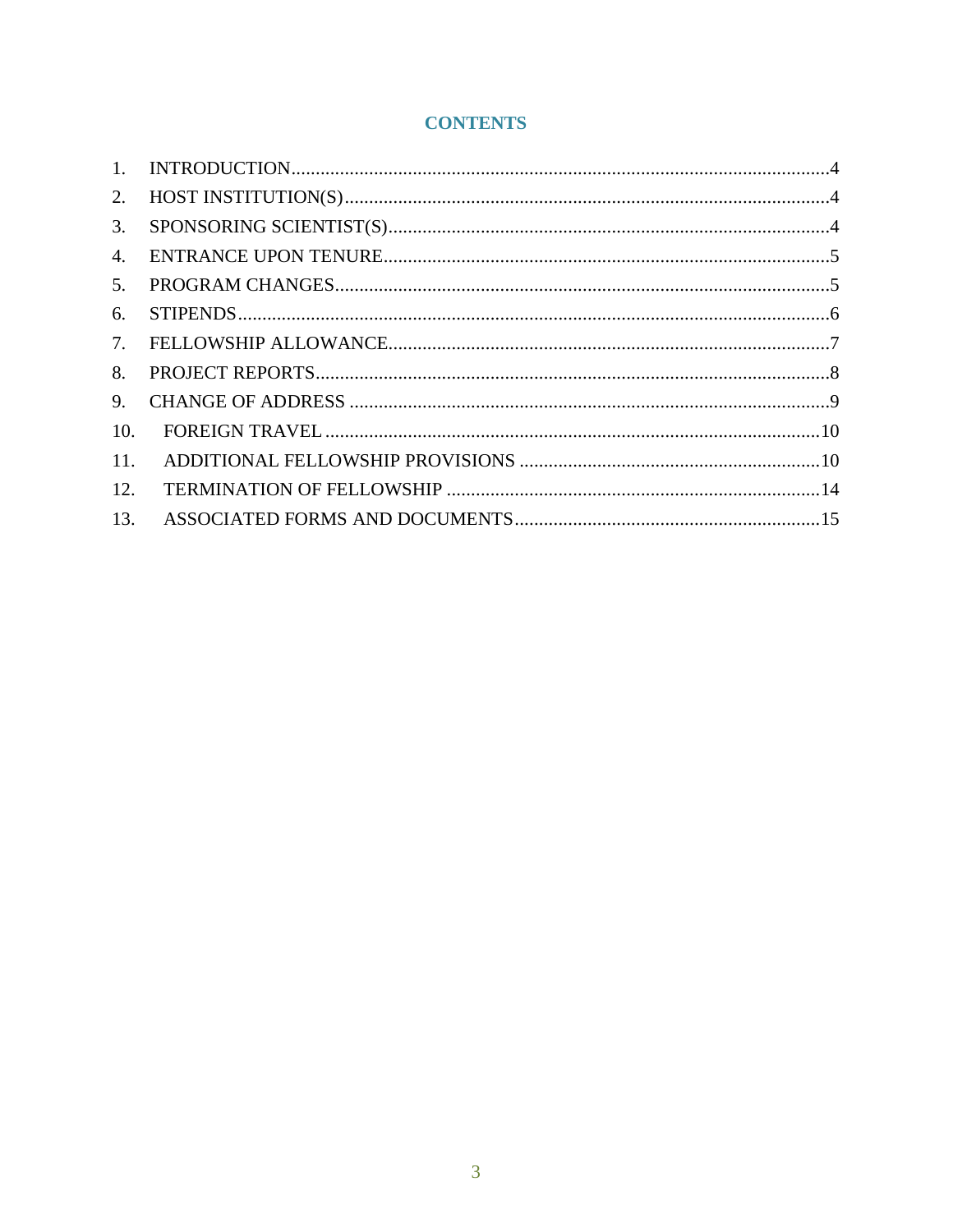#### <span id="page-3-0"></span>**1. INTRODUCTION**

Your National Science Foundation Earth Sciences Postdoctoral Fellowship has been awarded by the National Science Foundation in recognition of your accomplishments to date, and with the hope that the experience you will obtain during the tenure of your Fellowship will enhance your development as a scientist and educator and contribute to the scientific and educational effort of the United States. Upon acceptance of an award under this program, the Foundation will issue a letter based on the information submitted in your Fellowship application.

## <span id="page-3-1"></span>**2. HOST INSTITUTION(S)**

A Fellow must, by law, affiliate with an appropriate institution as described in the Program Solicitation for the Earth Sciences Postdoctoral Research Fellowships during the entire Fellowship tenure and is responsible for making all arrangements for such affiliation with the Fellowship Institution. A clear relationship should be established with the chosen institution before beginning tenure, thus assuring both the Fellow and the Foundation that it will be possible to carry out the program for which the Fellowship was awarded.

If it becomes necessary or desirable to seek affiliation with an institution other than the one listed in the application, the Fellow must request **in writing** permission from the Foundation, stating the reasons for the proposed change and explaining the appropriateness of the new institution for the proposed plan for research and education **(See Section 5 of this document for more details)**. This must be done **before** final arrangements with the new institution are completed. A fellow may not enter on tenure until the Foundation approves all changes, including the new sponsoring scientist.

## <span id="page-3-2"></span>**3. SPONSORING SCIENTIST(S)**

Each Postdoctoral Fellow will arrange for a staff member at the Fellowship Institution to serve as sponsoring scientist. Usually this individual will be a professor or staff scientist with whom you will be working closely in your Fellowship program. It is hoped that this advisor will assist in the planning and initiation of your program of research and will advise you from time to time. The sponsoring scientist will be the institutional representative responsible for your activities during tenure.

**Starting and Termination Certificates** used in connection with the Fellowship should be signed by the sponsoring scientist, or if absent, by an appropriate official of the institution.

**Interim Report Letter**: Note that when the interim report is filed, a letter signed by both the Fellow and the sponsoring scientists stating goals of the project and plans to reach these should be attached to the interim report.

Any questions relating to your status at the Fellowship Institution which the sponsoring scientist cannot answer should be referred for resolution to other appropriate officials within the Fellowship Institution, such as a department chair, Dean of the Graduate school, or a designated institutional representative.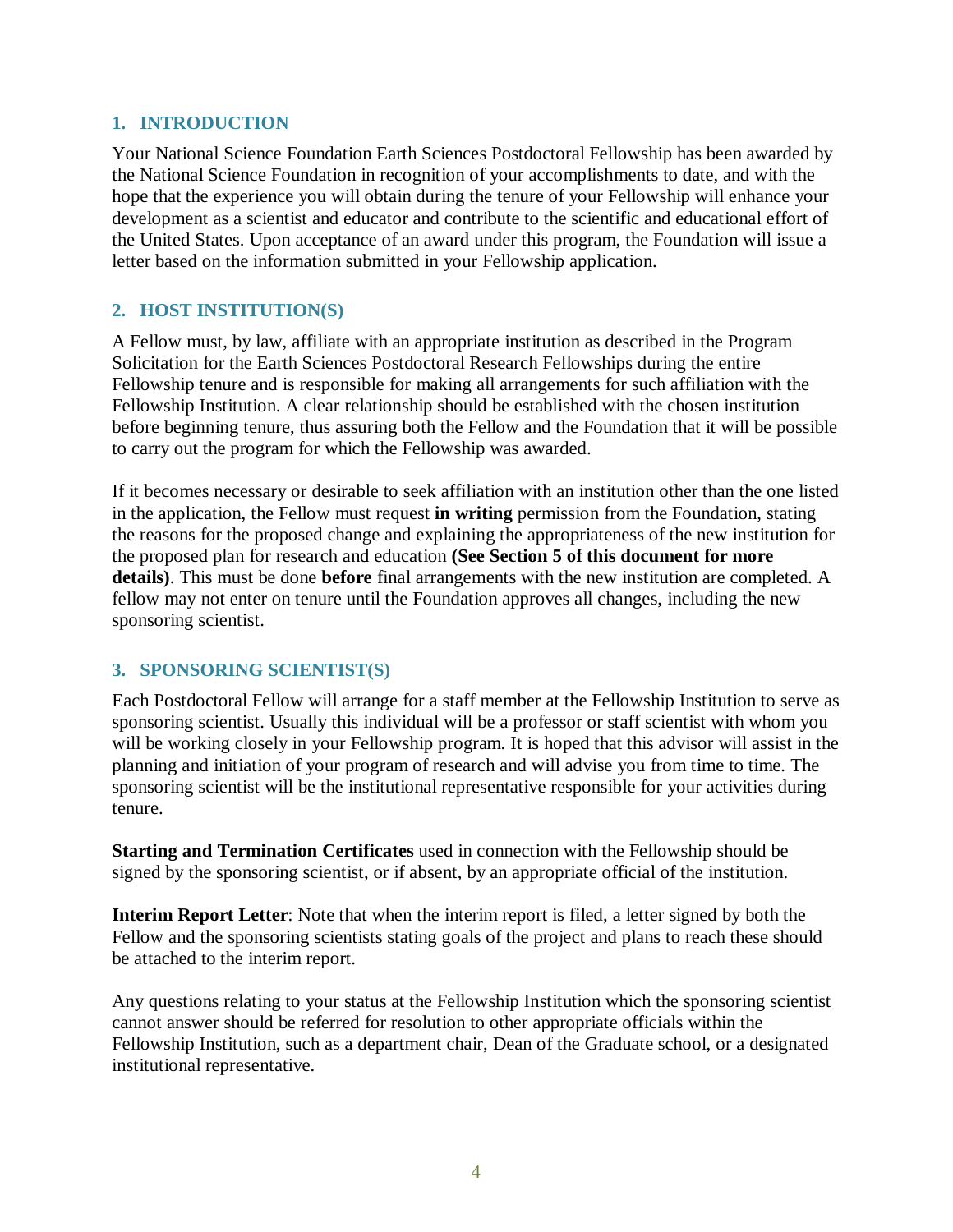As with the host organization, a change in sponsoring scientist requires an e-mail request to and approval from the cognizant NSF program officer.

## <span id="page-4-0"></span>**4. ENTRANCE UPON TENURE**

A Postdoctoral Fellow must begin Fellowship activities within 12 months of receiving the award. A Fellow who is unable to begin tenure within this specified time period is expected to decline the Fellowship. This declination will not prejudice any future application.

Before a Fellow may enter upon tenure of a Postdoctoral Fellowship, the Foundation must have on record the date on which the Ph.D. was received. If the Ph.D. is not received prior to the starting date of tenure, the Fellow must submit evidence that all the requirements for the degree have been completed. A certification form for this purpose will be made available by the cognizant NSF Program Officer.

A set of starting materials, including a Fellowship Starting Certificate, [NSF Form 349,](https://www.nsf.gov/publications/pub_summ.jsp?ods_key=fellowstartcertfm349) and Fellowship Termination Certificate, [NSF Form 453,](https://www.nsf.gov/publications/pub_summ.jsp?ods_key=fellowtermfm453) will be made available to you after issuance of your award notice. Fellowship tenure starts on the date a Fellow begins Fellowship activities (the first day of the month; e.g., January 1) and terminates on the date Fellowship activities are completed at the Fellowship Institution, as indicated on the Starting and Termination Certificates, both of which must be signed by the sponsoring scientist or by an appropriate official of the institution. This is a requirement which the Foundation must ask Fellows to fulfill in order to comply with governmental accounting regulations. If a Fellow interrupts tenure or affiliates with more than one institution, Starting and Termination Certificates are required for each portion of tenure. **Stipend payments will not be authorized until a Starting Certificate has been received by the Foundation.** If the fellowship start is delayed beyond the effective date stated in the award notice, the NSF may grant a no-cost extension to cover the time frame of the delay and permit the full appointment period. You (as an individual registered in Fastlane) also must request a no-cost extension through [Research.gov.](https://www.research.gov/) You also serve as the Authorized Organizational Representative for your award and must forward the request to NSF.

## <span id="page-4-1"></span>**5. PROGRAM CHANGES**

Any major change in the program of research or education from that proposed at the time of application, and any change in tenure, or in the institution(s) with which a Fellow is associated, must receive the **prior** approval of the National Science Foundation. Before completion of the first year of Fellowship tenure, changes in the Fellowship Institution will be approved only under unusual circumstances. Since the likely impact of both the sponsoring scientist and the Fellowship Institution on the professional development of the Fellow was an important factor in the proposal evaluation process, the selection of these, especially for the first year of Fellowship tenure, will normally be viewed as a commitment on the part of the applicant to fulfill the plan for research and education as outlined in the original application. Although it is expected that each Fellow will carry out the program as approved at the time of application, **minor** changes may be made at the discretion of the Fellow and with concurrence by the Sponsoring Scientist. However, any **major** changes must be outlined and justified in full in writing so that a determination may be made by the Foundation as to whether the new program falls within the intent of the award.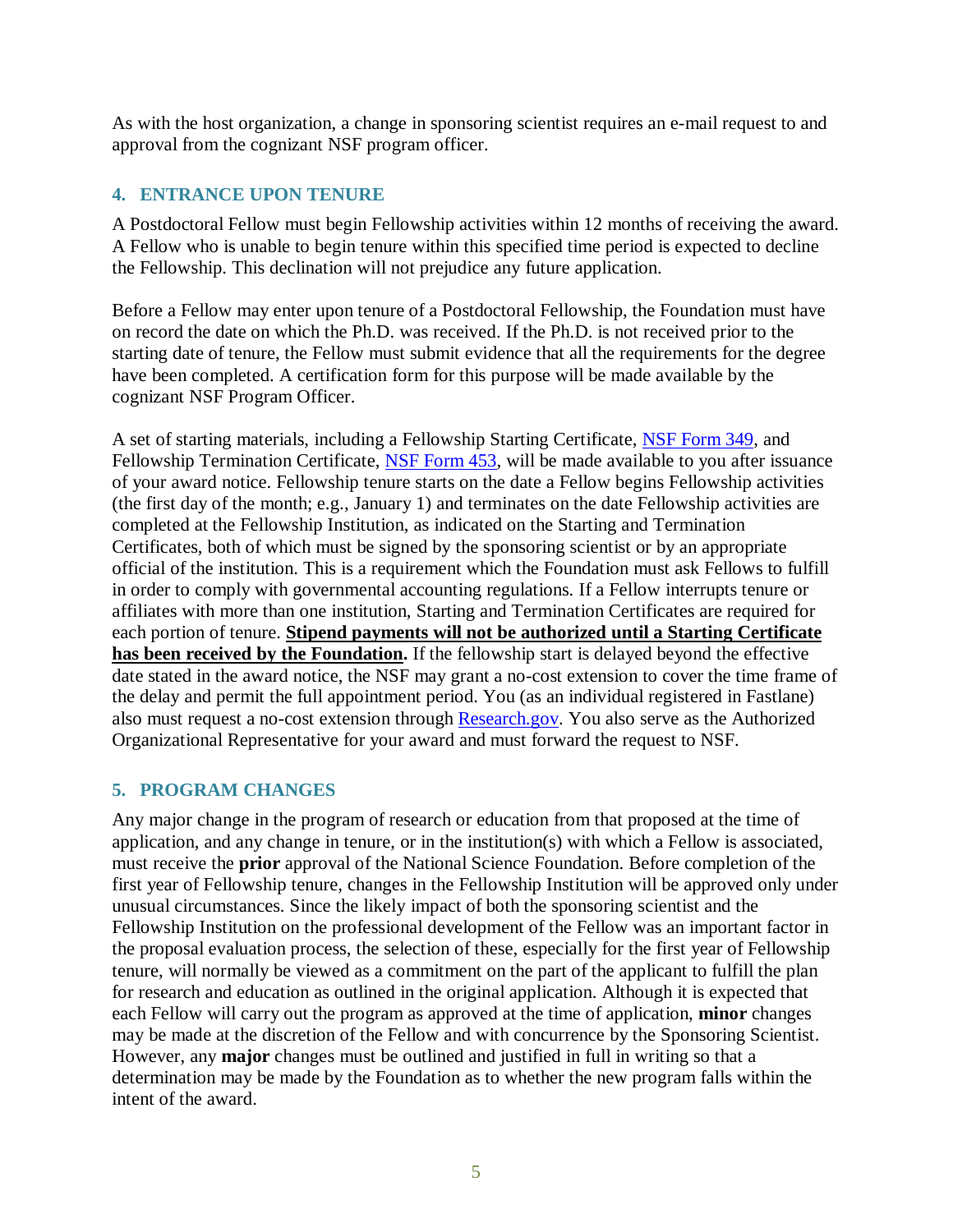#### <span id="page-5-0"></span>**6. STIPENDS**

#### **A. Amount**

The stipend will be paid at a monthly rate which totals \$62,000 for each calendar year of the 2 year fellowship.

#### **B. Payments**

Stipend payments will be authorized after submission of a properly completed Fellowship Starting Certificate, [NSF Form 349](https://www.nsf.gov/publications/pub_summ.jsp?ods_key=fellowstartcertfm349) and a [NSF Form 1379,](https://www.nsf.gov/publications/pub_summ.jsp?ods_key=faststartfm1379) FastStart Direct Deposit Form. Stipend payments are processed in the Award Cash Management Service (ACM\$) of [Research.gov.](https://www.research.gov/) You will make payment requests of your fellowship funds once per month. As administrator in ACM\$, you must review and mange user roles. If you are not able to successfully make a request of your fellowship funds by COB on the first day of the month, please contact your Program Specialist.

- 1) Fellowship Starting Certificate, [NSF Form 349.](https://www.nsf.gov/publications/pub_summ.jsp?ods_key=fellowstartcertfm349) The fellow must complete and submit to the cognizant NSF Program Officer the Fellowship Starting Certificate, NSF Form [349.](https://www.nsf.gov/publications/pub_summ.jsp?ods_key=fellowstartcertfm349) This form will serve as the authority to begin your stipend payments and will provide the Fellow's statement of tenure information. The form is countersigned by your sponsoring scientist or other appropriate official at your Institution.
- 2) Stipend payments are made directly to you via electronic funds transfer to a U.S. account. The fellowship is an award to you as an individual and payment cannot be deposited directly into the Host Institution's account. To receive payments from the fellowship, you must complete the [NSF Form 1379,](https://www.nsf.gov/publications/pub_summ.jsp?ods_key=faststartfm1379) FastStart Direct Deposit Form. The form must be signed and submitted to the NSF Division of Financial Management (DFM) as shown on the form. Please note that this form should not be sent via regular mail but only via fax or secure email. See the form which provides instructions as to how this information should be provided. Be sure to check the "Fellow" box and name your cognizant NSF Program Director as the NSF Contact at the top of the form. Your home address must be provided; your financial institution must be located in the United States; and you must sign the form to certify the accuracy of the information contained on the form and that you have read the Privacy Act Statement.

No funds will be released to the fellow without submission of this information.

3) After the completed forms are received by NSF, you may begin making monthly requests of your stipend payments. Fellows are encouraged to make arrangements for accounts prior to the start of their fellowship tenure, so that initial processing may proceed without delay. In addition, Fellows are requested to use the same account for the entire period of their fellowship tenure, as any changes may involve significant delays in the processing of stipends.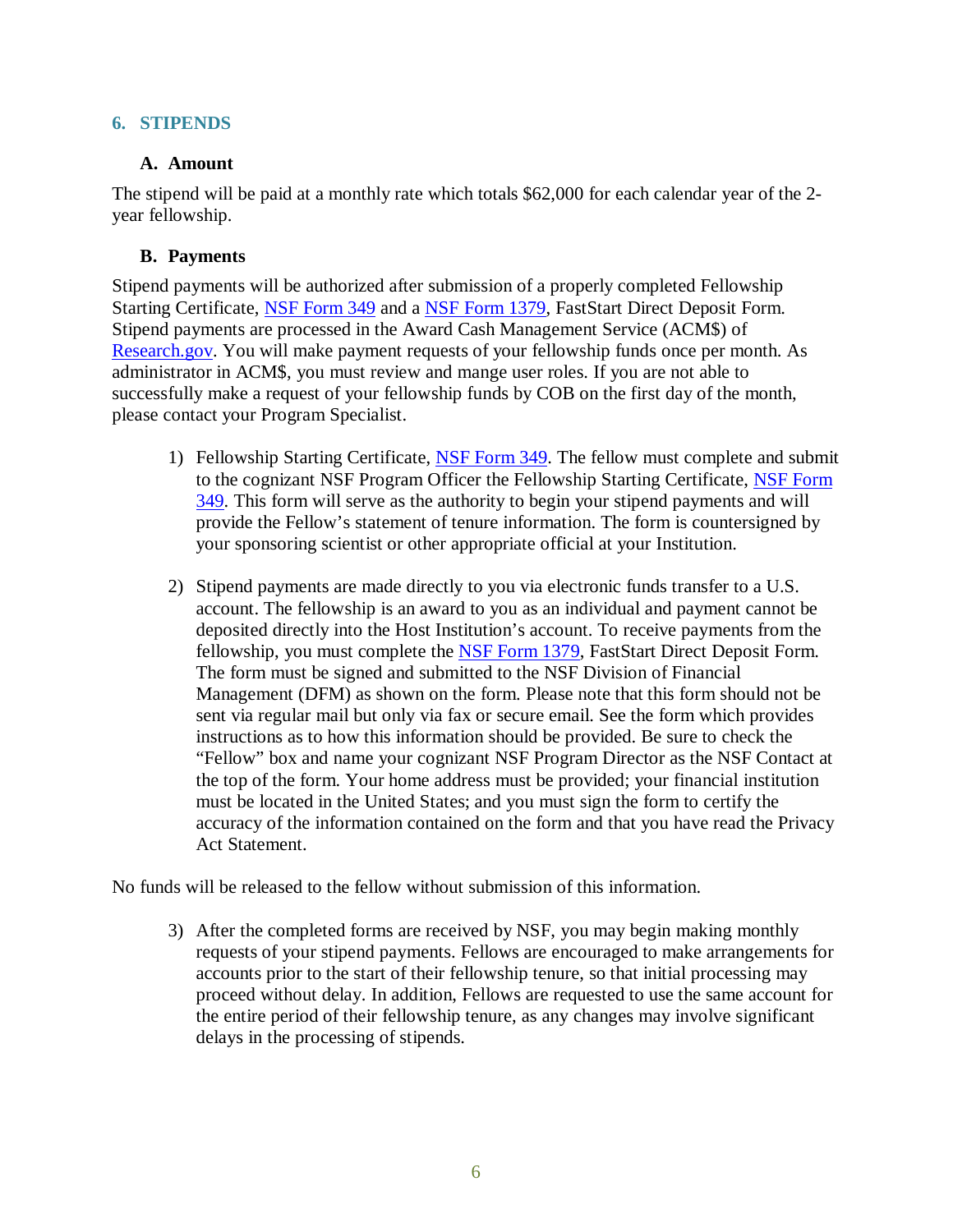4) Any changes or interruptions in stipend payment or any other miscellaneous actions should be requested and described on the Fellowship Action Form, NSF Form 383 (6/09), also made available with the starting materials.

# **C. Delayed or Lost Stipend Payment**

If an anticipated stipend or other Fellowship payment is not received on time, the Fellow should notify the cognizant NSF Program Officer [\(earpf@nsf.gov\)](mailto:earpf@nsf.gov) immediately. If the payment in question has posted for payment but was not received, inquiry should be made at the Fellow's bank to see if the payment can be traced. If it is still missing after a week, the Fellow should write the Foundation via electronic mail or at the address given on page one of this booklet requesting that the payment be stopped and that a replacement be processed. The Foundation will forward the appropriate fiscal information to the Treasury Department. In addition, an official of the bank should also write the Foundation stating that the bank did not receive the stipend payment. Such replacement payments usually require at least two months for processing. If the stipend is paid in the meantime, the Foundation should be notified immediately.

# <span id="page-6-0"></span>**7. FELLOWSHIP ALLOWANCE**

The annual fellowship allowance of \$25,000 is expendable at the discretion of the fellow, and is intended to cover costs such as:

- Expenses directly related to the conduct of the proposed research and broadening participation goals, including but not limited to materials and supplies, equipment, computing resources, access to databases, domestic and international travel, publication charges, and subscription fees;
- Expenses in support of the fellow, such as office space, general purpose supplies and use of equipment, facilities and other institutional resources; and
- Expenses in support of fringe benefits, which may include but are not limited to individual or family health insurance provided through a group or individual plan, dental and/or vision insurance, disability insurance, retirement savings, dependent care, and moving expenses.

NSF considers it appropriate for the fellow's host organization, at the organization's discretion, to make facilities and benefits available. If costs are assessed to the fellow, funds from the fellowship allowance may be utilized for this purpose. In such cases, the fellow would pay the benefits to the host organization. NSF cannot pay the organization directly and is not responsible for any charges incurred by or on behalf of the fellow.

If a fellowship is terminated early, the fellow must return unused fellowship allowance funds to NSF. Generally, the fellow would return a prorated portion of the allowance. As an example, if the fellowship were terminated after 6 months, \$12,500 of the \$25,000 annual allowance would be returned. However, exceptions for such things as equipment purchases may be considered and should be discussed with the cognizant NSF program officer.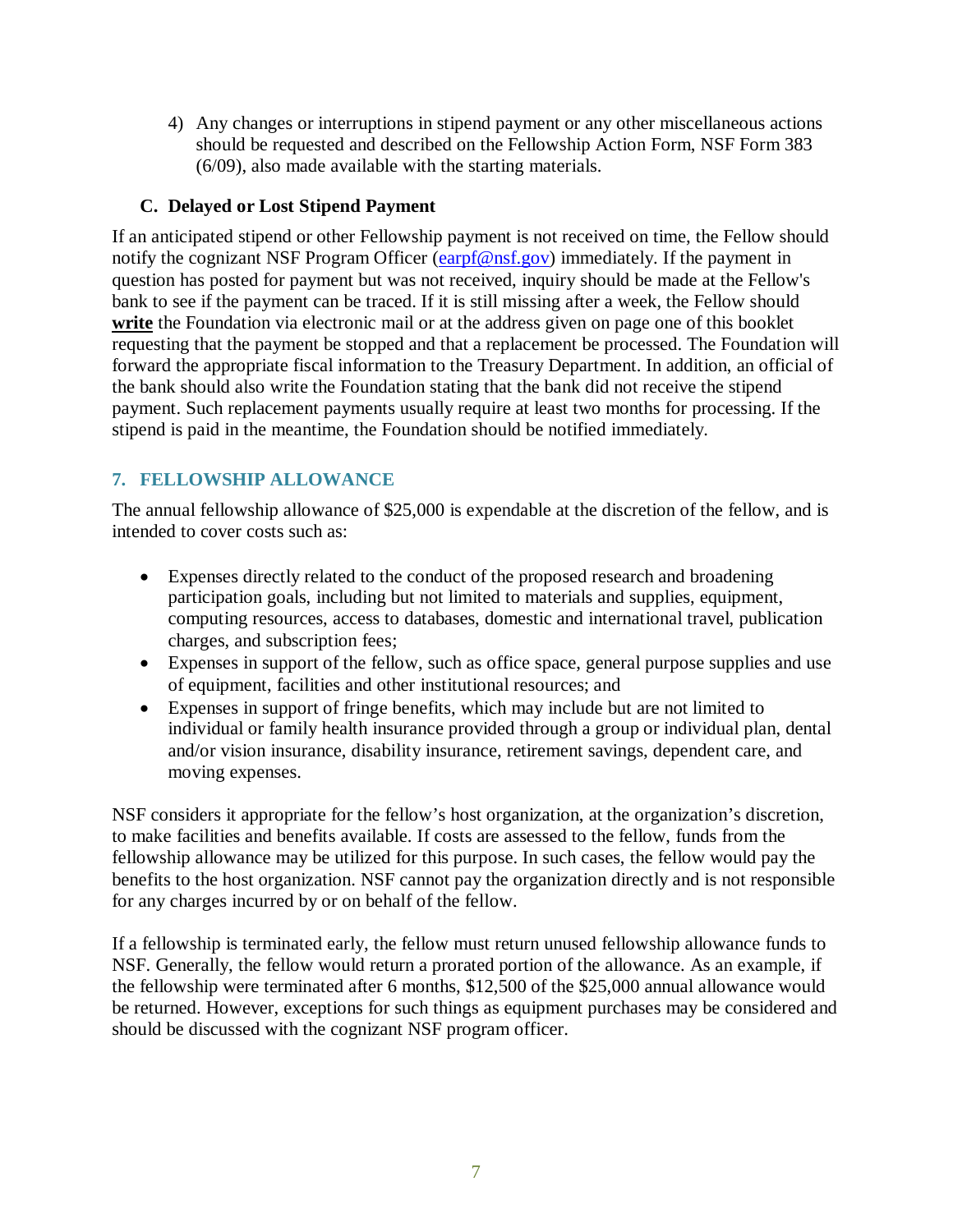Fellows are not in any sense employees of the NSF. Therefore:

- No funds will be deducted from your stipend nor reported to the IRS
- No Social Security taxes will be paid by NSF; and,
- No W-2 or 1099 forms will be issued.

In addition, you must accept responsibility for the filing of any necessary estimated taxes due and for payment of all income taxes which may become due.

NSF is unable to supply information concerning the U.S. income tax or other tax provisions of any foreign country. Inquiries should be directed to the authorities in the appropriate countries. If you need a statement of funds received (including the fellowship allowance) send an email to the NSF Division of Financial Management at [bfadfmils@nsf.gov.](mailto:bfadfmils@nsf.gov)

## <span id="page-7-0"></span>**8. PROJECT REPORTS**

## **A. Interim Reports**

Fellows are required to submit interim reports electronically via [Research.gov](https://www.research.gov/) 3 months after the start of the fellowship. The purpose of these reports is to determine if the project is developing as proposed. This report must include a letter signed by the fellow and the sponsoring scientist on the expectations for the fellowship and the deliverables that must be produced at the end of the fellowship. Upload this letter as an attachment to the interim report. If significant changes in the project occur, formal notifications should be submitted via FastLane. See Section 5, Program Changes, for additional information.

## **B. Annual Reports**

- 1) Submission Requirement. Fellows are required to submit annual project reports electronically via [Research.gov.](https://www.research.gov/)
- 2) Content of Annual Project Reports. The content requirements for annual project reports are specified in the [Research.gov](https://www.research.gov/) system and may be supplemented in the award document. Note that the questions at the end of the report provide specific information for NSF about the project results and providing information for these is important.
- 3) Timing of Annual Project Reports. Unless otherwise specified in the award, annual project reports shall be submitted no later than 90 days prior to the end of each 12 month award period. It should be noted that the final annual report serves as the project's final report and must be submitted in accordance with paragraph c below. Continued funding for the second year of the Fellowship will be contingent on the approval of annual project reports, and it is the Fellow's responsibility to ensure that annual reports are submitted in a timely fashion so that stipend payments are not interrupted.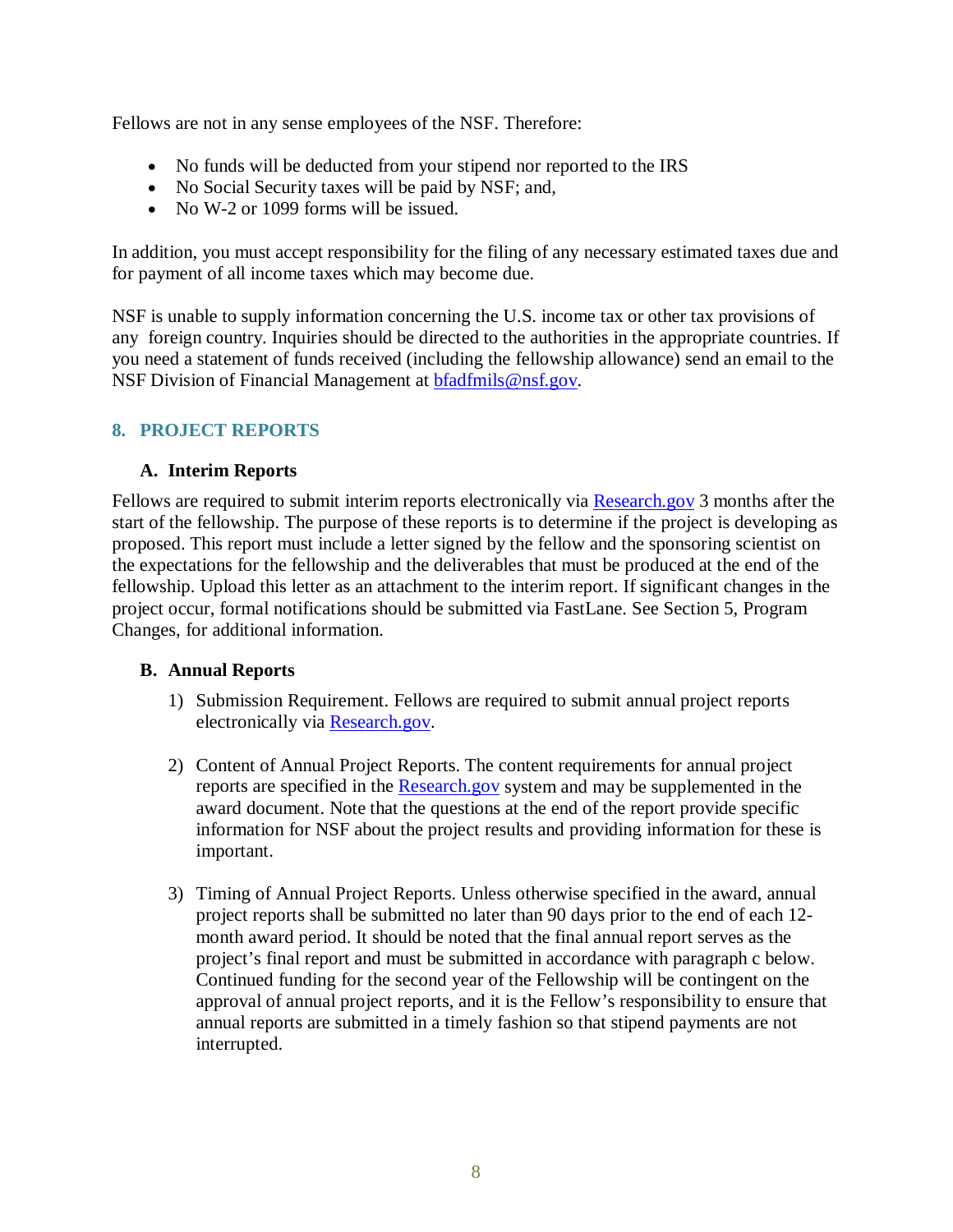## **C. Final Project Report**

- 1) Submission Requirement. Unless otherwise specified in the award, the Fellow shall submit a Final Project Report no later than 90 days following the expiration date of the award via **Research.gov**.
- 2) Content of Final Project Report. Unless otherwise specified in the award, the Fellow shall submit a final report electronically via [Research.gov.](https://www.research.gov/)
- 3) In addition, at the end of the Fellowship tenure period, Fellows must submit (by fax or email) to the cognizant NSF Program Officer the Fellowship Termination Certificate and Grant Fiscal Report, [NSF Form 453.](https://www.nsf.gov/publications/pub_summ.jsp?ods_key=fellowtermfm453)
- 4) The Foundation would be pleased to receive an account of the Fellow's progress at any time, especially if there are particularly significant developments during a given Fellowship year.

# **D. Project Outcomes Report for the General Public**

No later than 90 days following expiration of the grant, a project outcomes report for the general public must be submitted electronically via [Research.gov.](https://www.research.gov/) The fellow's project outcomes report will be posted exactly as it is submitted and will be accompanied by the following disclaimer:

"This Project Outcomes Report for the General Public is displayed verbatim as submitted by the Principal Investigator (PI) for this award. Any opinions, findings, and conclusions or recommendations expressed in this Report are those of the PI and do not necessarily reflect the views of the National Science Foundation; NSF has not approved or endorsed its content."

Fellows are to ensure that the report does not contain any confidential, proprietary business information; unpublished conclusions or data that might compromise the ability to publish results in the research literature; or invention disclosures that might adversely affect the patent rights or those of the organization, in a subject invention under the award. Reports are not to contain any private personally identifiable information such as home contact information, individual demographic data or individually identifiable information collected from human research participants.

## <span id="page-8-0"></span>**9. CHANGE OF ADDRESS**

A change in postal and/or electronic mail address should be reported promptly to the Foundation via electronic mail or in writing at the address on the first page of this booklet. Fellows are also expected to maintain updated contact information in Research.gov, both as the Principal Investigator and Authorized Organizational Representative (AOR) on the fellowship award.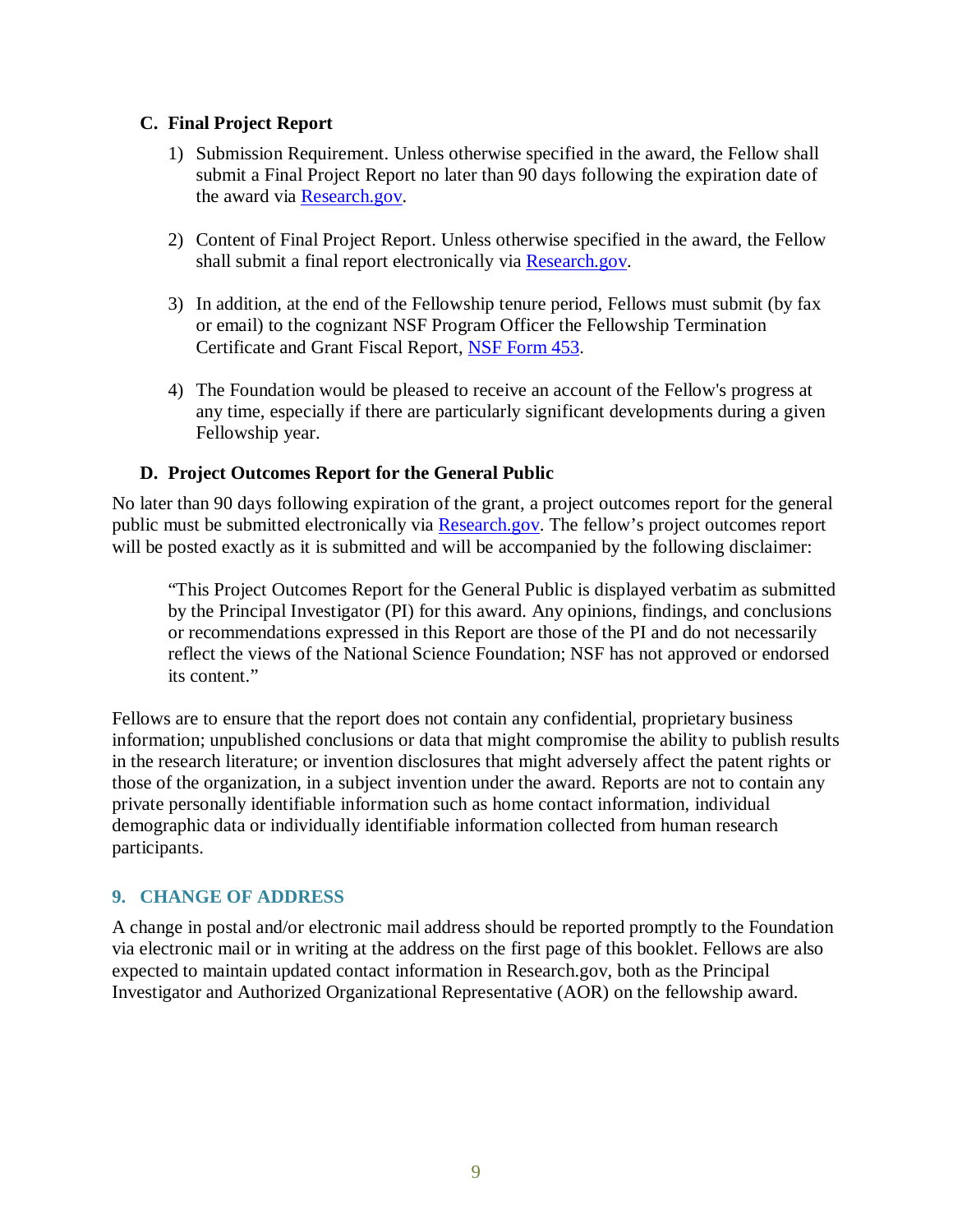#### <span id="page-9-0"></span>**10. FOREIGN TRAVEL**

For all foreign activities undertaken, the Fellow must follow the NSF regulations for International Activities as stated in the current Proposal and Award Policies and Procedures Guide. (Note that the PAPPG is updated every January and the most recent Guidelines should be followed).

# <span id="page-9-1"></span>**11. ADDITIONAL FELLOWSHIP PROVISIONS**

# **A. Length of Tenure**

The EAR Postdoctoral Fellowships are awarded for periods of 2 years, subject to satisfactory progress on the research and educational programs proposed. The tenure of a Fellowship may be interrupted only with the approval of the Foundation. Interruptions may be approved with written justification for a period or periods of up to 12 months in total. It is expected that the Fellowship will be completed with a duration of 48 months.

The Fellowship is subject to termination if the Fellow discontinues his/her research and educational activities for any reason prior to the end of Fellowship tenure. If a Fellow does not conform to the administrative requirements of the Fellowship Institution, the Foundation reserves the right to withhold all stipend payments, pending a full explanation.

# **B. Paid Leave**

Within the fellowship period, one month per year of fellowship duration may be used for paid leave, including parental or family leave. The paid leave cannot be used to increase the level of NSF support beyond the duration of the fellowship. NSF enables career-life balance through a variety of mechanisms. For more information, please see [https://www.nsf.gov/career-life](https://www.nsf.gov/career-life-balance/)[balance/.](https://www.nsf.gov/career-life-balance/)

Furthermore, the NSF allows such paid leave to be cited as a justification to request a no-cost extension to extend the time for completion of award activities beyond the initial duration of twenty-four months. However, no additional funds will be allowed to supplement the Fellowship award beyond the total salary support of twenty-four months.

## **C. Extension of Tenure**

Requests for extensions of tenure will not be granted. If, however, additional time beyond the established end date of the award is required by the Fellow to assure adequate completion of the original scope of work within the funds already made available, a formal request for a no cost extension must be submitted to NSF via [Research.gov.](https://www.research.gov/) The request must be submitted to NSF at least 45 days prior to the end date of the award. The request must explain the need for the extension and include an estimate of the unobligated funds remaining and a plan for their use. The plan must adhere to the previously approved objectives of the project, and as noted above, it is expected that the Fellowship will be completed in 48 months. Before requesting a no cost extension, note that Fellows may not receive additional compensation while on active Fellowship tenure (see Section 11.k below).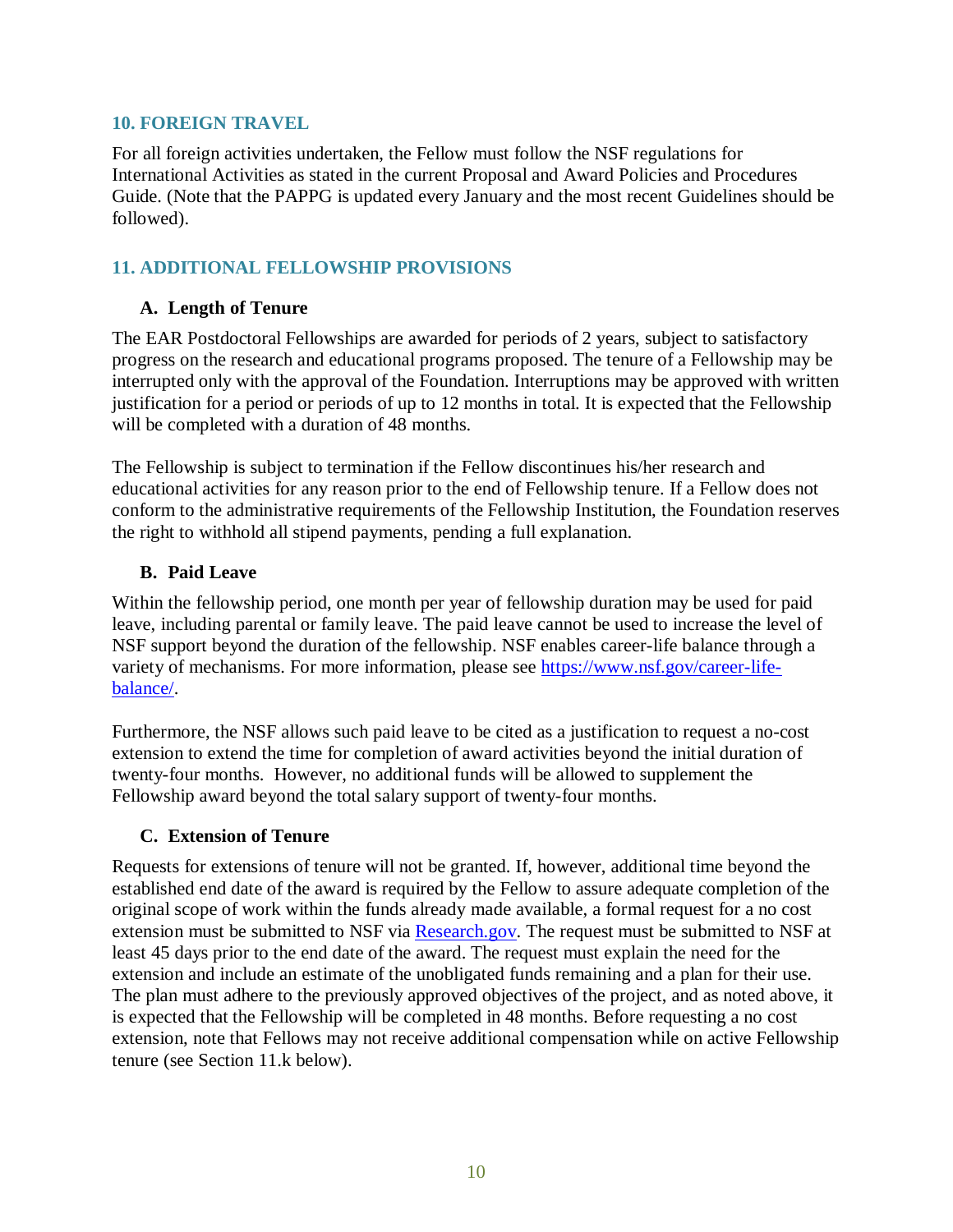## **D. Rights to Inventions or Writings**

NSF claims no rights to any inventions or writings that may result from its fellowship awards. However, Fellows should be aware that NSF, other Federal agencies, or private parties may acquire such rights through other grant support. Fellows at foreign institutions should be aware that specific provisions regarding allocations of intellectual property rights apply to particular countries, and Fellows should be cognizant of any such provisions before commencing work.

# **E. Publications**

Fellows are responsible for assuring that an acknowledgment of NSF support:

1) is made in any publication (including web pages) of any material based on or developed from the fellowship-supported research, in the following terms:

"This material is based upon work supported by the National Science Foundation under Award No. (NSF award number)."

2) is orally acknowledged during all news media interviews, including popular media such as radio, television and news magazines.

Fellows are responsible for assuring that every publication of material (including web pages) based on or developed under this award, except scientific articles or papers appearing in scientific, technical or professional journals, contains the following disclaimer:

"Any opinions, findings, and conclusions or recommendations expressed in this material are those of the author(s) and do not necessarily reflect the views of the National Science Foundation."

Fellows are responsible for assuring that the cognizant NSF Program Officer is provided access to, either electronically or in paper form, a copy of every publication of material based on or developed under this award, clearly labeled with the award number and other appropriate identifying information, promptly after publication.

# **F. Liability**

NSF cannot assume any liability for accidents, illnesses or claims arising out of any work supported by the Fellow's award or for unauthorized use of patented or copyrighted materials. The Fellow is advised to take such steps as may be deemed necessary to insure or protect themselves and their property.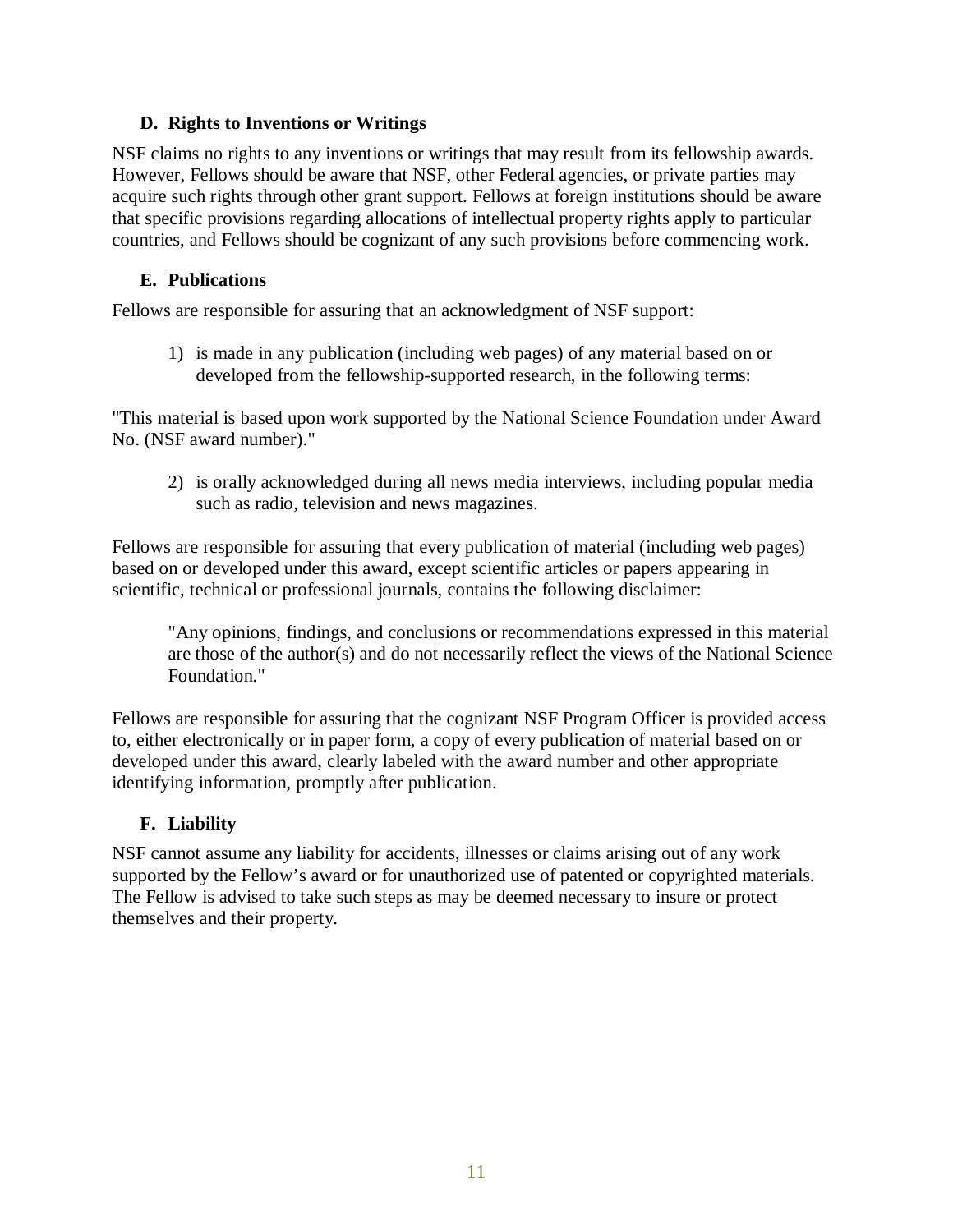## **G. Sharing of Findings, Data and Other Research Products**

Fellows are expected to agree to complete and open sharing of data and material in an expeditious manner. Fellows are responsible for compliance with the following NSF guidelines on sharing of findings, data, and other research products:

NSF expects significant findings from research and education activities it supports to be promptly submitted for publication, with authorship that accurately reflects the contributions of those involved. It expects Fellows to share with other researchers, at no more than incremental cost and within a reasonable time, the data, samples, physical collections and other supporting materials created or gathered in the course of the work. It also encourages Fellows to share software and inventions or otherwise act to make the innovations they embody widely useful and usable. Fellows should adhere to the EAR **data policy document** [\(https://www.nsf.gov/geo/geo](https://www.nsf.gov/geo/geo-data-policies/ear/index.jsp)[data-policies/ear/index.jsp\)](https://www.nsf.gov/geo/geo-data-policies/ear/index.jsp).

Adjustments and, where essential, exceptions may be allowed to safeguard the rights of individuals and subjects, the validity of results, or the integrity of collections or to accommodate legitimate interests of NSF-supported Fellows.

# **H. Government Permits and Activities Abroad**

If any activities are undertaken abroad, the Fellow must follow the guidelines for international activities stated in the current Proposal and Award Policies and Procedures Guide (PAPPG).

## **I. Referrals to the NSF Office of the Inspector General**

The NSF Inspector General is responsible for investigating all allegations of fraud, waste, and abuse, as well as allegations of research misconduct in connection with NSF programs and operations. The fellow shall promptly refer to the NSF Inspector General  $\overline{\text{oig}\,\omega_{\text{ns}}\text{gov}}$ ; <https://www.nsf.gov/oig/> or 1-800-428-2189) any allegations or credible evidence of research misconduct or criminal or civil violation of laws pertaining to misappropriation, fraud, conflict of interest, bribery, gratuity, or similar misconduct involving NSF funds.

## **J. Income Taxes**

No income tax will be withheld from any stipend. Provision therefore must be made by the Fellow for payment of any tax, domestic or foreign, when due. Final authority as to the taxability of awards rests with the Internal Revenue Service and the courts. Specific questions should be referred to the Internal Revenue Service.

Fellows are not in any sense employees of the National Science Foundation. Therefore, no funds will be deducted from the stipends; no Social Security taxes will be paid by the Foundation; no W-2 forms will be issued; and provision must be made by the Fellow for the filing of any necessary estimate of taxes due and for payment of all income taxes which may become due. A statement of funds received (including special allowance) will be issued by the Division of Financial Management of the Foundation upon written request of the Fellow.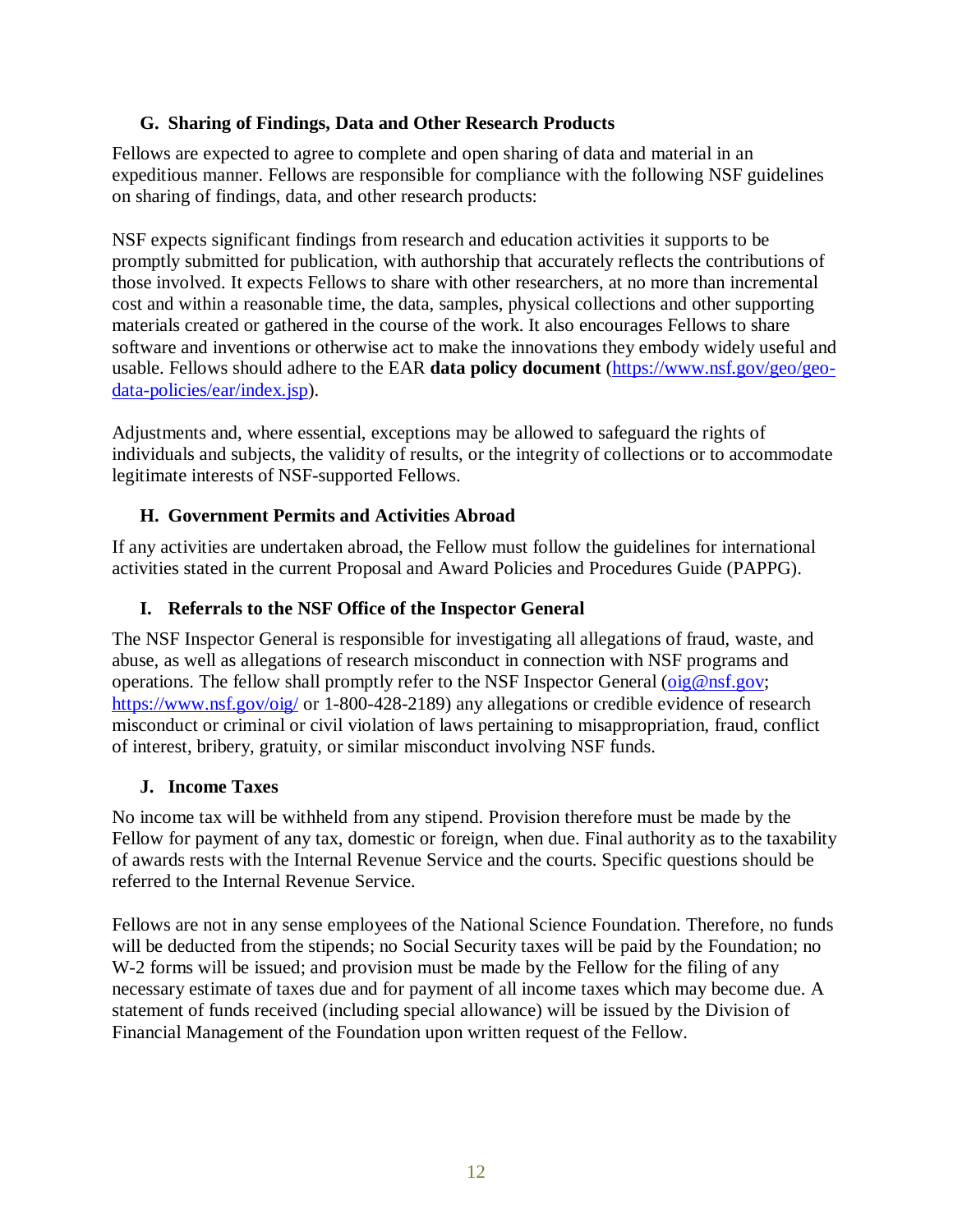The Foundation is unable to supply information concerning the income tax or other tax provisions of any foreign country. Inquiries should be directed to the authorities in the appropriate countries.

# **K. Supplementary Activities**

During the tenure of the Fellowship the Fellows are expected to devote full time to the program of scientific research and educational activities outlined in their proposal, for which the award was granted. A Fellow may not engage in activities for compensation (except for brief military obligations) or receive another Fellowship or similar award while pursuing Fellowship activities without **prior** approval of the Foundation. Such approval may be granted only under exceptional circumstances.

# **L. Federal and/or Armed Forces Employees**

If, during any part of a Fellowship tenure a Fellow will be a member of the Armed Forces or on leave from a position in the Federal Service, a statement must be filed from a cognizant official of the Government organization involved specifying (1) the funds, if any, that will be made available to the Fellow during tenure and the purpose for which they will be provided, and (2) the funds, if any, that will be made available to the Fellowship Institution on the Fellow's behalf. The Foundation and the Fellow's organization must reach a mutually satisfactory agreement regarding the Fellow's support during tenure before any funds can be provided under the Fellowship.

# **M. Medical Insurance**

No medical or hospitalization program for use in the event of illness or accident involving a Fellow (or dependents) during tenure is provided by the National Science Foundation. Medical or hospital fees may be paid from the annual fellowship allowance.

In the absence of medical and hospital insurance by the institution, it is recommended the Fellows continue during tenure any medical insurance programs with which they are affiliated, or if they are not members of any such program, make arrangements to join a medical program which gives a reasonable amount of protection.

# **N. Future Employment**

The award and acceptance of a Postdoctoral Fellowship does not obligate a Fellow, the National Science Foundation, or the United States Government with regard to future employment or future service of any kind.

# **O. Military Status**

Brief interruption of a Fellowship for duly authorized military service or training will be permitted with prior Foundation approval. Requests for such interruptions of tenure should be directed to the Foundation in writing as soon as plans are final. Interruptions of less than 4 days need no approval.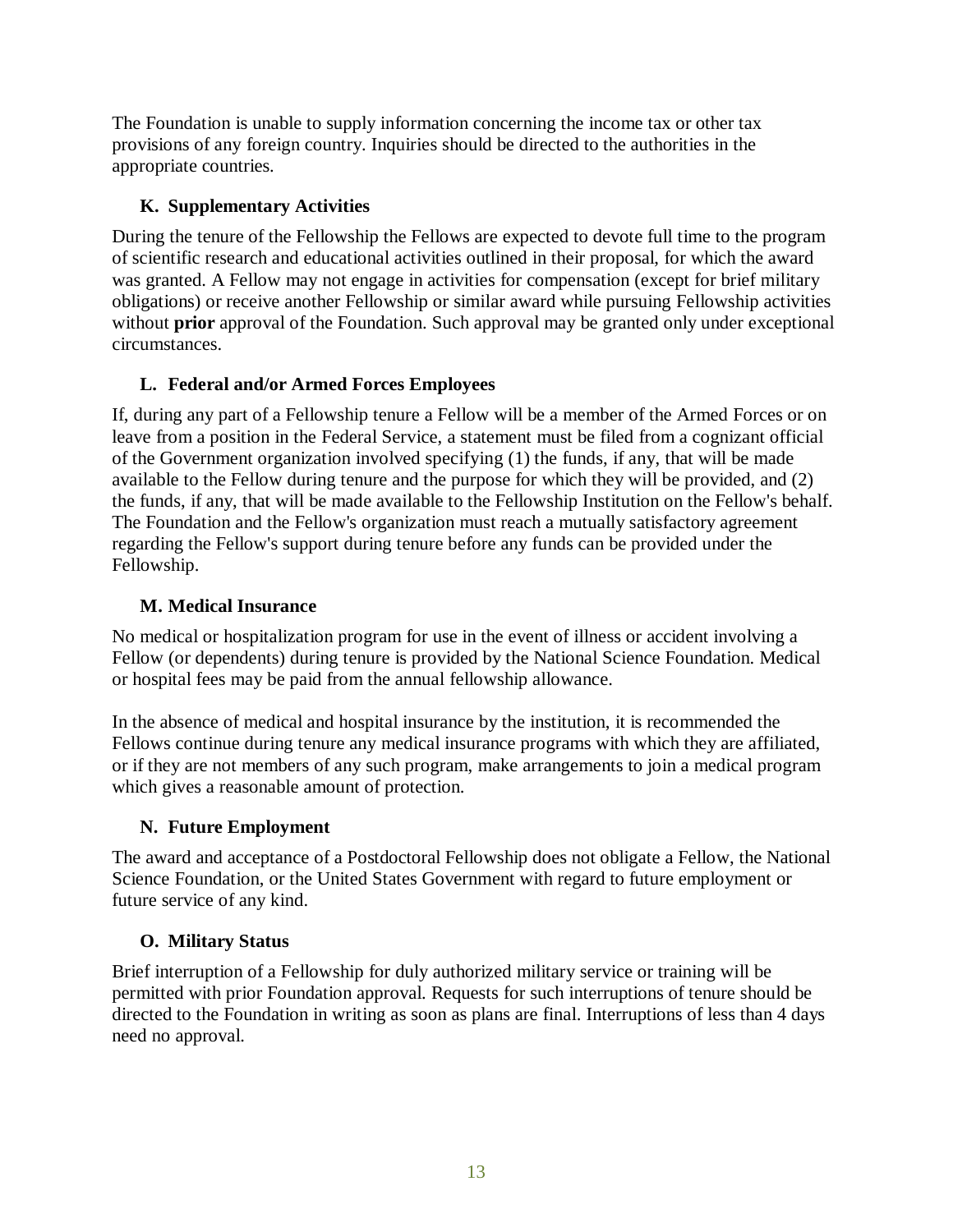In the case of a longer interruption resulting from active military service or from certain activities in lieu of service with the regular U.S. Armed Forces, provision can be made for reservations of a Fellowship (or the balance of it), and reinstatement of the unused portion at a later date. In such cases Fellows should notify the Foundation immediately in writing of their plans and request further instructions.

## **P. Veterans' Benefits**

In accordance with P.L. 91-219, educational benefits payments from the Veterans Administration may be received concurrently with and supplementary to Fellowship payments from the National Science Foundation.

# **Q. Special Considerations**

A number of situations frequently encountered in the conduct of research require special information and supporting documentation before starting tenure. Among these are the following, some mandated by Federal law:

- 1) research which has an actual and/or potential impact on the environment;
- 2) research at a registered historic or cultural property;
- 3) research involving the use of in vitro generated recombinant DNA molecules;
- 4) research involving the use of human subjects, hazardous materials, vertebrate animals, or endangered species.

Fellows must provide information on the status of any special permissions, clearances or provision related to the above items before beginning tenure. Assessment of environmental impact will be required when appropriate. Specific guidance on the need for such additional documentation may be obtained from the Fellowship Institution's Sponsored Projects Office or the NSF Proposal and Award Policies and Procedures Guide.

# <span id="page-13-0"></span>**12. TERMINATION OF FELLOWSHIP**

A Fellowship Termination Certificate, [NSF Form 453,](https://www.nsf.gov/publications/pub_summ.jsp?ods_key=fellowtermfm453) will be made available in the materials sent with the award notice. This certificate must be signed by an appropriate official at the Fellowship Institution and should show the date the Fellow actually completed Fellowship activities; the Fellowship will be considered to have terminated as of that date. When a Fellow affiliates with more than one institution, a Termination Certificate is required from each institution. Submission of this certificate is necessary to comply with governmental accounting procedures. In the event the certificate is not submitted the Fellow may be requested to return to the Foundation all Fellowship funds which were received during Fellowship tenure.